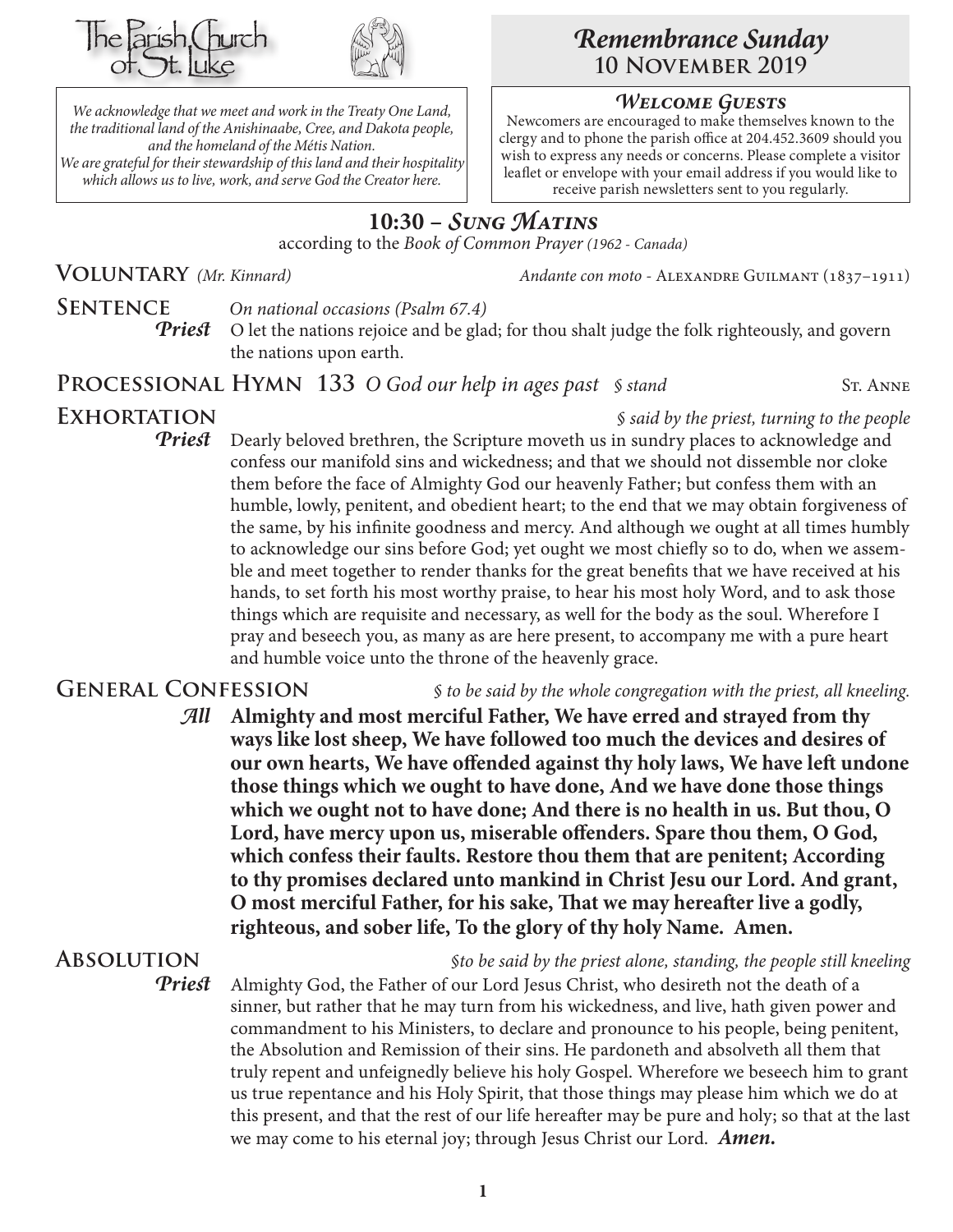### **LORD'S PRAYER** *§ the people repeating it with the priest*

*All* **Our Father who art in heaven, Hallowed be thy Name, Thy kingdom come, Thy will be done, on earth as it is in heaven. Give us this day our daily bread; And forgive us our trespasses, As we forgive them that trespass against us; And lead us not into temptation, But deliver us from evil. For thine is the kingdom, the power, and the glory, For ever and ever. Amen.**

**Preces** *§ to be sung by the priest and people, all standing*

*Priest* O Lord, open thou our lips.

*People* **And our mouth shall show forth thy praise.**

O God, make speed to save us.

**O Lord, make haste to help us.**

☩Glory be to the Father, and to the Son, and to the Holy Ghost.

**As it was in the beginning, is now, and ever shall be,**

 **world without end. Amen.**

Praise ye the Lord.

 **The Lord's Name be praised.**

**VENITE, EXULTEMUS DOMINO** *Psalm* 95 *Chant: George Elvey (1816–1893)* 



☩**O come let us | sing unto • the | Lord : let us heartily rejoice in the | strength of | our sal|vation. Let us come before his | presence • with | thanksgiving : and shew ourselves | glad in | him with | psalms. For the Lord is a | great | God : and a great | King a•bove | all | gods. In his hand are all the | corners • of the | earth : and the | strength of • the | hills is • his | also. The sea is | his and • he | made it : and his | hands pre|pared the • dry | land. O come let us worship and | fall | down : and | kneel be•fore the | Lord our | Maker. For he is the | Lord our | God : and we are the people of his pasture | and the | sheep of • his | hand. Today if ye will | hear his | voice : harden not your hearts as in the provocation \* and as in the day of temp|tation | in the | wilderness; When your fathers | tempted | me : proved | me and | saw my | works. Forty years long was I grieved with this gene|ration • and | said : It is a people that do err in their hearts \* for they | have not | known my | ways;**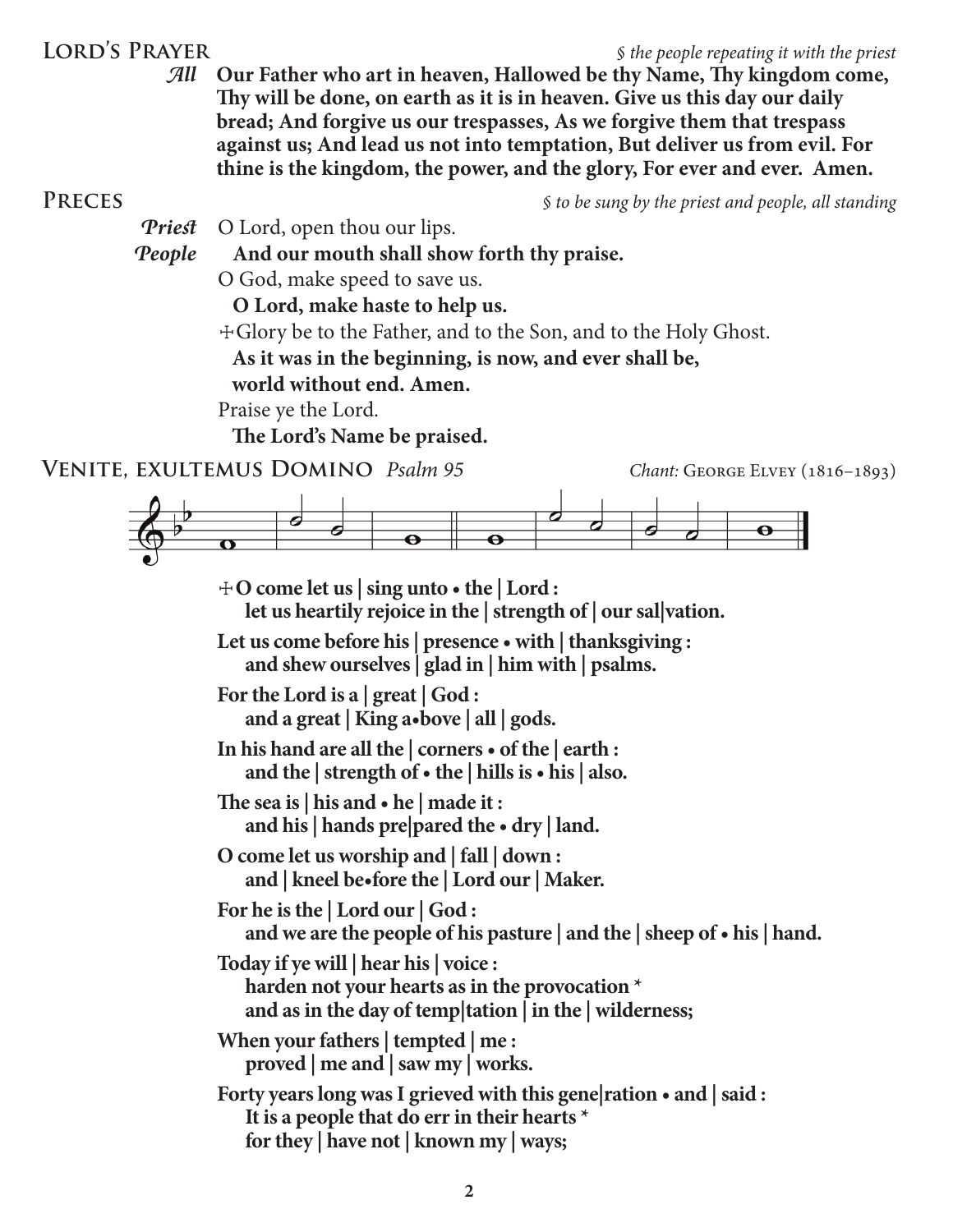**Unto whom I | sware • in my | wrath : that they should not | enter | into • my | rest.**

## ☩**Glory be to the Father | and to • the | Son : and | to the | Holy | Ghost.**

**As it was in the beginning is | now and • ever | shall be :** world without  $\int$  end. A  $\left| \cdots \right|$  men.

**Psalm 56** *Miserere mei, Deus § sung by the choir, the congregation being seated*

*Chants:* William Bayley (1810–1858), George Thalben-Ball (1896–1987)

Be merciful unto me, O God, for man goeth about to devour me \* he is daily fighting,<br>and troubling me.

- 2 Mine enemies are daily in hand to swallow me up  $*$  for they be many that fight against me, O thou most Highest.
- 3 Nevertheless, though I am sometime afraid  $*$  yet put I my trust in thee.
- 4 I will praise God, because of his word \* I have put my trust in God, and will not fear what flesh can do unto me.
- 5 They daily mistake my words \* all that they imagine is to do me evil.
- 6 They hold all together, and keep themselves close  $*$  and mark my steps, when they lay wait for my soul.
- 7 Shall they escape for their wickedness \* thou, O God, in thy displeasure shalt cast them down.
- 8 Thou tellest my flittings; put my tears into thy bottle  $*$  are not these things noted in thy book?
- 9 Whensoever I call upon thee, then shall mine enemies be put to flight  $*$  this I know; for God is on my side.
- 10 In God's word will I rejoice \* in the Lord's word will I comfort me.
- 11 Yea, in God have I put my trust \* I will not be afraid what man can do unto me.
- 12 Unto thee, O God, will I pay my vows \* unto thee will I give thanks.
- 13 For thou hast delivered my soul from death, and my feet from falling \* that I may walk before God in the light of the living.
	- ☩Glory be to the Father and to the Son and to the Holy Ghost.
	- As it was in the beginning is now and ever shall be, world without end. Amen.

#### **First Lesson** *Daniel 2.1–24 § the congregation remains seated*

In the second year of Nebuchadnezzar's reign,<br>Nebuchadnezzar dreamed such dreams that his<br>animitative traveled and his clean left him <sup>28</sup>0 the king n the second year of Nebuchadnezzar's reign, spirit was troubled and his sleep left him. 2 So the king commanded that the magicians, the enchanters, the sorcerers, and the Chaldeans be summoned to tell the king his dreams. When they came in and stood before the king, <sup>3</sup>he said to them, 'I have had such a dream that my spirit is troubled by the desire to understand it.' 4 The Chaldeans said to the king (in Aramaic), 'O king, live for ever! Tell your servants the dream, and we will reveal the interpretation.' 5 The king answered the Chaldeans, 'This is a public decree: if you do not tell me both the dream and its interpretation, you shall be torn limb from limb, and your houses shall be laid in ruins. 6 But if you do tell me the dream and its interpretation, you shall receive from me gifts and rewards and great honour. Therefore tell me the dream and its interpretation.' They answered a second time, 'Let the king first tell his servants the dream, then we can give its interpretation.<sup>8</sup> The king answered, 'I know with certainty that you are trying to

gain time, because you see I have firmly decreed: 9 if you do not tell me the dream, there is but one verdict for you. You have agreed to speak lying and misleading words to me until things take a turn. Therefore, tell me the dream, and I shall know that you can give me its interpretation.' <sup>10</sup>The Chaldeans answered the king, 'There is no one on earth who can reveal what the king demands! In fact no king, however great and powerful, has ever asked such a thing of any magician or enchanter or Chaldean. <sup>11</sup>The thing that the king is asking is too difficult, and no one can reveal it to the king except the gods, whose dwelling is not with mortals.<sup>'</sup> <sup>12</sup>Because of this the king flew into a violent rage and commanded that all the wise men of Babylon be destroyed. 13The decree was issued, and the wise men were about to be executed; and they looked for Daniel and his companions, to execute them. <sup>14</sup>Then Daniel responded with prudence and discretion to Arioch, the king's chief executioner, who had gone out to execute the wise men of Babylon; 15he asked Arioch, the royal official, 'Why is the decree of the king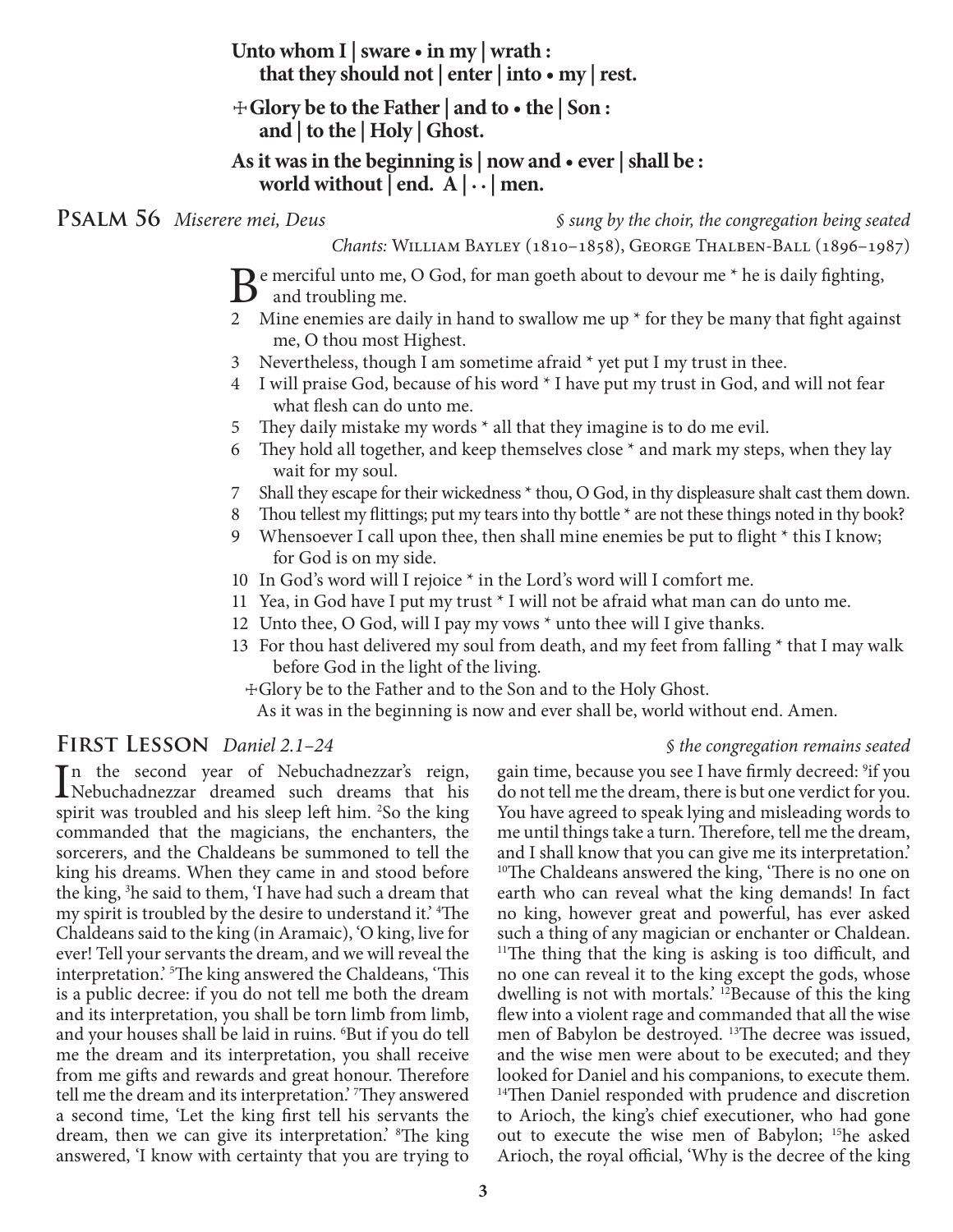so urgent?' Arioch then explained the matter to Daniel. <sup>16</sup>So Daniel went in and requested that the king give him time and he would tell the king the interpretation. <sup>17</sup>Then Daniel went to his home and informed his companions, Hananiah, Mishael, and Azariah, 18and told them to seek mercy from the God of heaven concerning this mystery, so that Daniel and his companions with the rest of the wise men of Babylon might not perish. <sup>19</sup>Then the mystery was revealed to Daniel in a vision of the night, and Daniel blessed the God of heaven. 20 Daniel said: 'Blessed be the name of God from age to age, for wisdom and power are his. <sup>21</sup>He changes times

and seasons, deposes kings and sets up kings; he gives wisdom to the wise and knowledge to those who have understanding. 22He reveals deep and hidden things; he knows what is in the darkness, and light dwells with him. <sup>23</sup>To you, O God of my ancestors, I give thanks and praise, for you have given me wisdom and power, and have now revealed to me what we asked of you, for you have revealed to us what the king ordered.<sup>24</sup>Therefore Daniel went to Arioch, whom the king had appointed to destroy the wise men of Babylon, and said to him, 'Do not destroy the wise men of Babylon; bring me in before the king, and I will give the king the interpretation.'

### **TE DEUM LAUDAMUS** *§ the congregation stands*

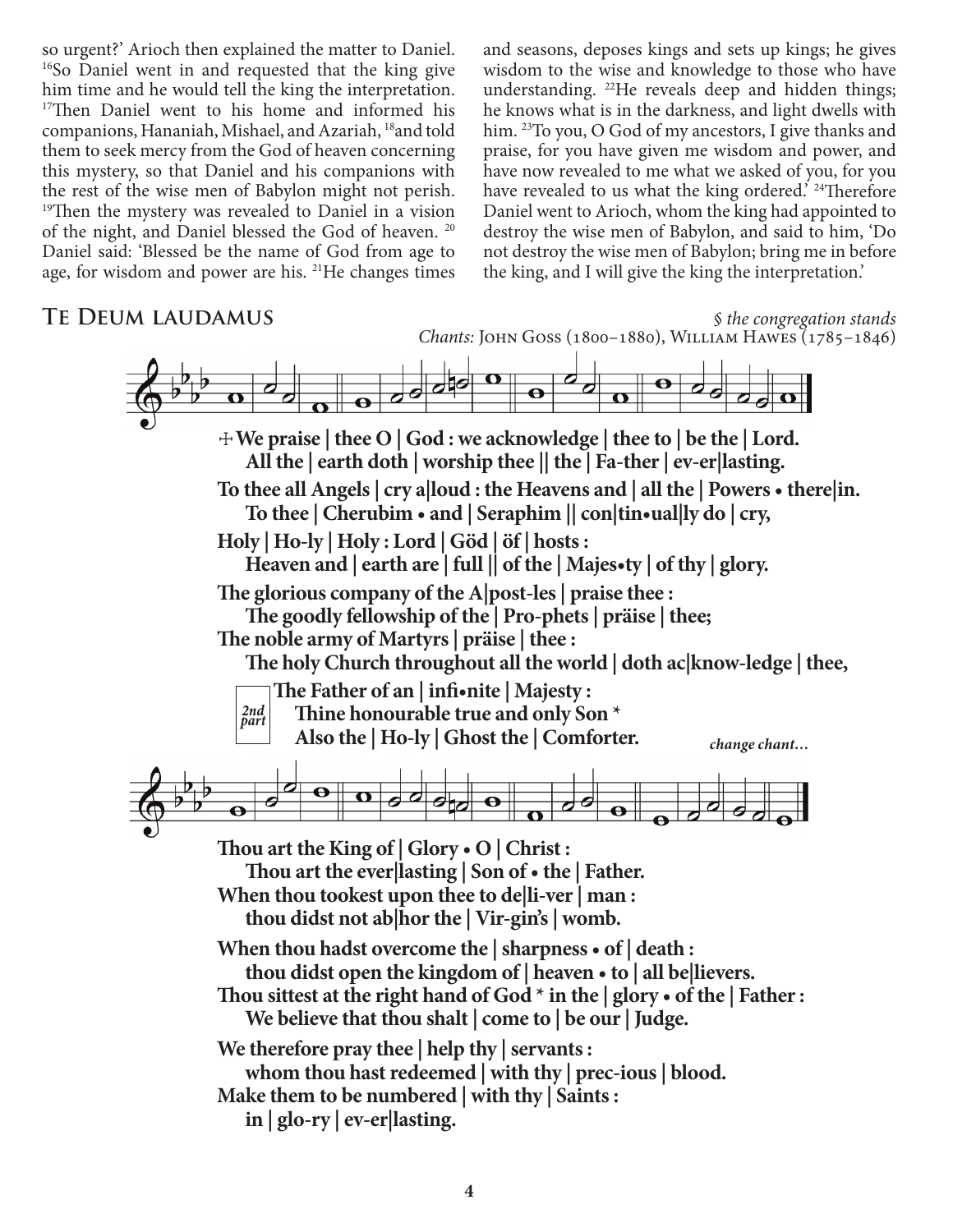### **Second Lesson** *James 1.1–11 § the congregation is seated*

James, a servant of God and of the Lord Jesus Christ,<br>To the twelve tribes in the Dispersion: Greetings.<br><sup>2</sup>My brothers and sisters, whenever you face trials of Tames, a servant of God and of the Lord Jesus Christ, <sup>2</sup>My brothers and sisters, whenever you face trials of any kind, consider it nothing but joy, <sup>3</sup>because you know that the testing of your faith produces endurance; 4 and let endurance have its full effect, so that you may be mature and complete, lacking in nothing. <sup>5</sup>If any of you is lacking in wisdom, ask God, who gives to all generously and ungrudgingly, and it will be given you. 6 But ask in faith, never doubting, for the one who doubts is like a wave of the sea, driven and tossed by the wind; <sup>7</sup>, <sup>8</sup> for the doubter, being double-minded and unstable in every way, must not expect to receive anything from the Lord. <sup>9</sup>Let the believer who is lowly boast in being raised up, <sup>10</sup>and the rich in being brought low, because the rich will disappear like a flower in the field. 11For the sun rises with its scorching heat and withers the field; its flower falls, and its beauty perishes. It is the same with the rich; in the midst of a busy life, they will wither away.

# **BENEDICTUS** St. Luke 1.68 *§ the congregation stands Chant:* The Rev. Luke Flintoft (1680–1727) ☩**Blesséd be the Lord | God of | Israel : for he hath visited | and re|deemed his | people; And hath raised up a mighty sal|va-tion | for us : in the | house of • his | ser-vant | David; As he spake by the mouth of his | ho-ly | Prophets : which have been | since the | world be|gan; That we should be | saved from • our | enemies : and from the | hands of | all that | hate us; To perform the mercy promised | to our | forefathers : and to re|member • his | ho-ly | covenant; To perform the oath which he sware to our | fore•father | Abraham : that | he would | gränt | us That we being delivered out of the | hands of • our | enemies : might | serve him • with|öut | fear, In holiness and | righteousness • be|fore him : all the | days of | öur | life. And thou child shalt be called the | Prophet • of the | Highest : for thou shalt go before the face of the | Lord • to pre|pare his | ways; To give knowledge of salvation | unto • his | people : for the re|mission | of their | sins; Through the tender mercy | of our | God : whereby the day-spring | from on | high hath | visited us; To give light to them that sit in darkness \* and in the | shadow • of | death : and to guide our feet | into • the | way of | peace.** ☩**Glory be to the Father | and to • the | Son : and | to the | Holy | Ghost. As it was in the beginning is | now and • ever | shall be : world without | end. A | . . | men.**

#### **5**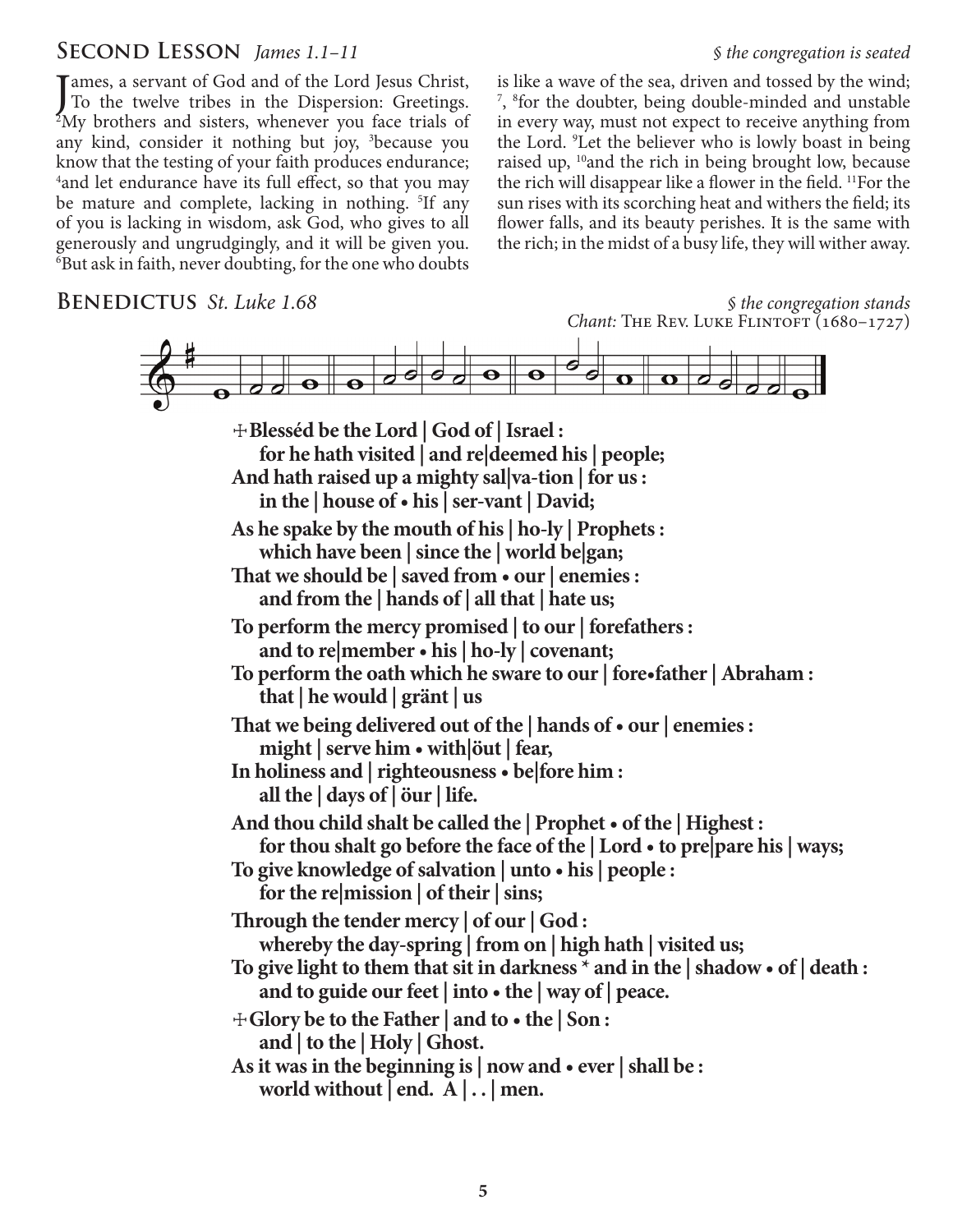*The Confession of the Faith called*

**The Apostles' Creed** *§ intoned on one note by all, the congregation still standing*

| <b>Priest</b> | I believe in God, |
|---------------|-------------------|
|---------------|-------------------|

*All* **the Father Almighty, Maker of heaven and earth: And in Jesus Christ his only Son our Lord, Who was conceived by the Holy Ghost, Born of the Virgin Mary, Suffered under Pontius Pilate, Was crucified, dead, and buried: He descended into hell; The third day he rose again from the dead; He ascended into heaven, And sitteth on the right hand of God the Father Almighty; From thence he shall come to judge the quick and the dead. I believe in the Holy Ghost; The holy Catholic Church; The Communion of Saints; The**  Forgiveness of sins;  $\pm$ The Resurrection of the body, And the Life everlasting. **Amen.**

**Versicles** *§ all devoutly kneeling*

| The Lord be with you.<br><b>Priest</b> |  |
|----------------------------------------|--|
|----------------------------------------|--|

*People* **And with thy spirit.**

Let us pray. Lord, have mercy upon us.

**Christ, have mercy upon us.**

Lord, have mercy upon us.

**LORD'S PRAYER** *§ intoned on one note by all, the people repeating it with the priest All* **Our Father who art in heaven, Hallowed be thy Name, Thy kingdom come, Thy will be done, on earth as it is in heaven. Give us this day our daily bread; And forgive us our trespasses, As we forgive them that trespass against us; And lead us not into temptation, But deliver us from evil. Amen.**

## **Responses**

*Priest* O Lord, show thy mercy upon us.

*People* **And grant us thy salvation.**

O Lord, save the Queen.

**And mercifully hear us when we call upon thee.**

Endue thy Ministers with righteousness.

**And make thy chosen people joyful.**

O Lord, save thy people.

 **And bless thine inheritance.**

Give peace in our time, O Lord.

 **And evermore mightily defend us.**

O God, make clean our hearts within us,

## **And take not thy Holy Spirit from us.**

## **First Collect** *All Saint's Day*

*Priest* Most merciful Father, who hast been pleased to take unto thyself our brethren departed: Grant to us who are still in our pilgrimage, and who walk as yet by faith, that having served thee faithfully in this world, we may, with all faithful Christian souls, be joined hereafter to the company of thy blessed Saints in glory; through Jesus Christ our Lord, who with thee and the Holy Spirit liveth and reigneth, one God, world without end. *Amen.*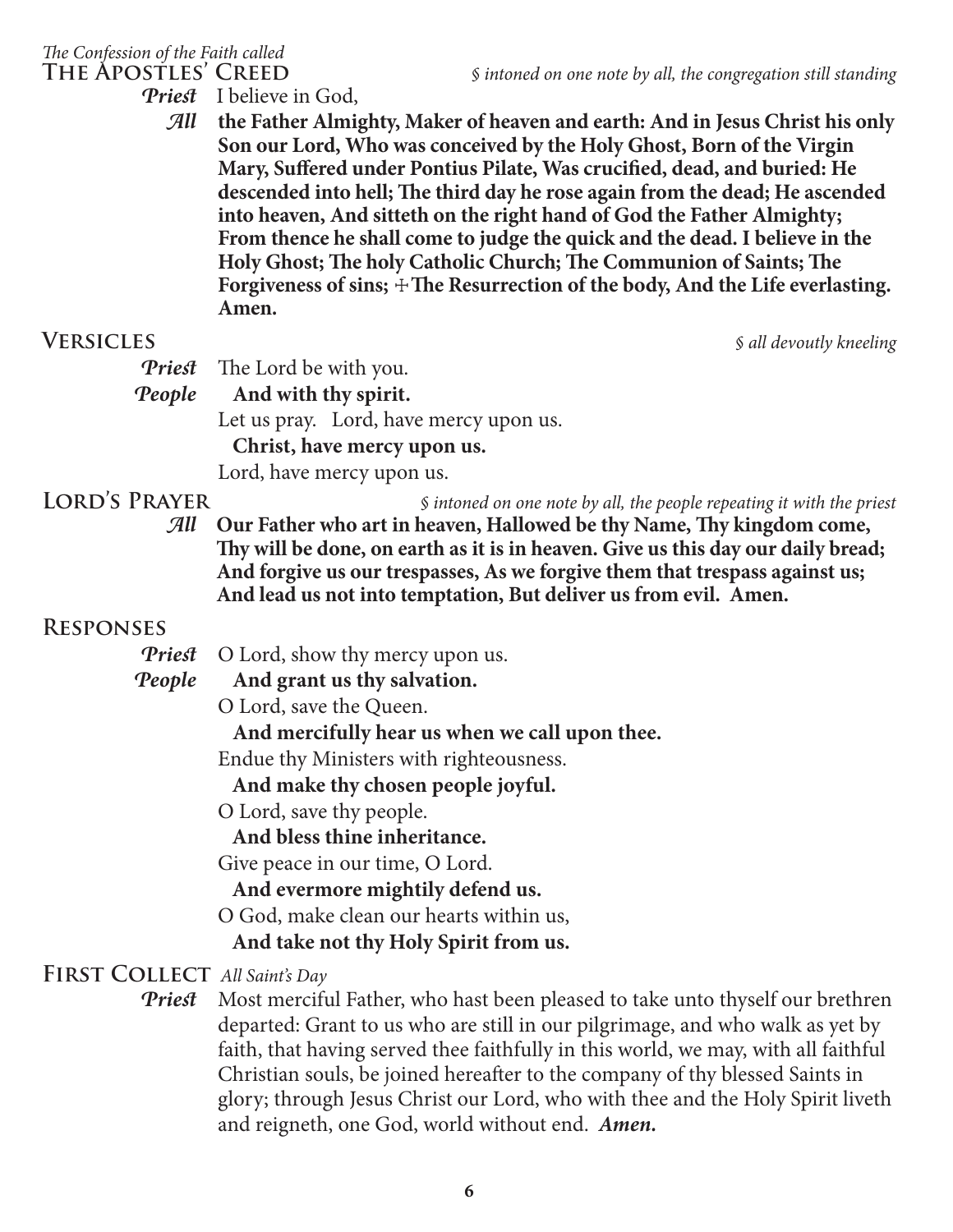## **Second Collect** *For Peace*

*Priest* O God, who art the author of peace and lover of concord, in knowledge of whom standeth our eternal life, whose service is perfect freedom: Defend us thy humble servants in all assaults of our enemies; that we, surely trusting in thy defence, may not fear the power of any adversaries; through the might of Jesus Christ our Lord. *Amen.*

## **Third Collect** *For Grace*

*Priest* O Lord our heavenly Father, Almighty and everlasting God, who hast safely brought us to the beginning of this day: Defend us in the same with thy mighty power; and grant that this day we fall into no sin, neither run into any kind of danger; but that all our doings may be ordered by thy governance, to do always that is righteous in thy sight; through Jesus Christ our Lord. *Amen.*

## **Act of Remembrance** *§ all stand*

| O Canada | O Canada! Our home and native land!    |
|----------|----------------------------------------|
|          | True patriot love in all of us command |
|          | With glowing hearts we see thee rise,  |
|          | The True North strong and free!        |
|          | From far and wide, O Canada,           |
|          | we stand on guard for thee.            |
|          | God keep our land glorious and free!   |
|          | O Canada, we stand on guard for thee.  |
|          | O Canada, we stand on guard for thee.  |

## *Wreath-laying*

| <b>Last Post</b> |                                                   |                              |  |  |  |
|------------------|---------------------------------------------------|------------------------------|--|--|--|
| <b>Silence</b>   |                                                   |                              |  |  |  |
| Reveille         |                                                   |                              |  |  |  |
| Poem             | From For The Fallen - LAURENCE BINYON, SEPT. 1914 |                              |  |  |  |
| The Queen        | God save our gracious Queen,                      |                              |  |  |  |
|                  | Long live our noble Queen,                        |                              |  |  |  |
|                  | <b>God save The Queen:</b>                        |                              |  |  |  |
|                  | Send her victorious,                              |                              |  |  |  |
|                  | Happy and glorious,                               |                              |  |  |  |
|                  | Long to reign over us:                            |                              |  |  |  |
|                  | God save The Queen.                               | § the congregation is seated |  |  |  |
|                  |                                                   |                              |  |  |  |

**ANTHEM** *For Those We Love Within The Veil* **H. HUGH BANCROFT** (1904–1988)

For those we love within the veil, who once were comrades of our way, we thank thee, Lord; for they have won to cloudless day. And life for them is life indeed, the splendid goal of earth's strait race; and where no shadows intervene, they see thy face. Not as we knew them any more, toil-worn and sad with burdened care: erect, clear-eyed, upon their brows thy name they bear. O fuller, sweeter is that life, and larger, ampler is the air: eye cannot see nor heart conceive the glory there. There are no tears within their eyes; with love they keep perpetual tryst; and praise and work and rest are one with thee, O Christ.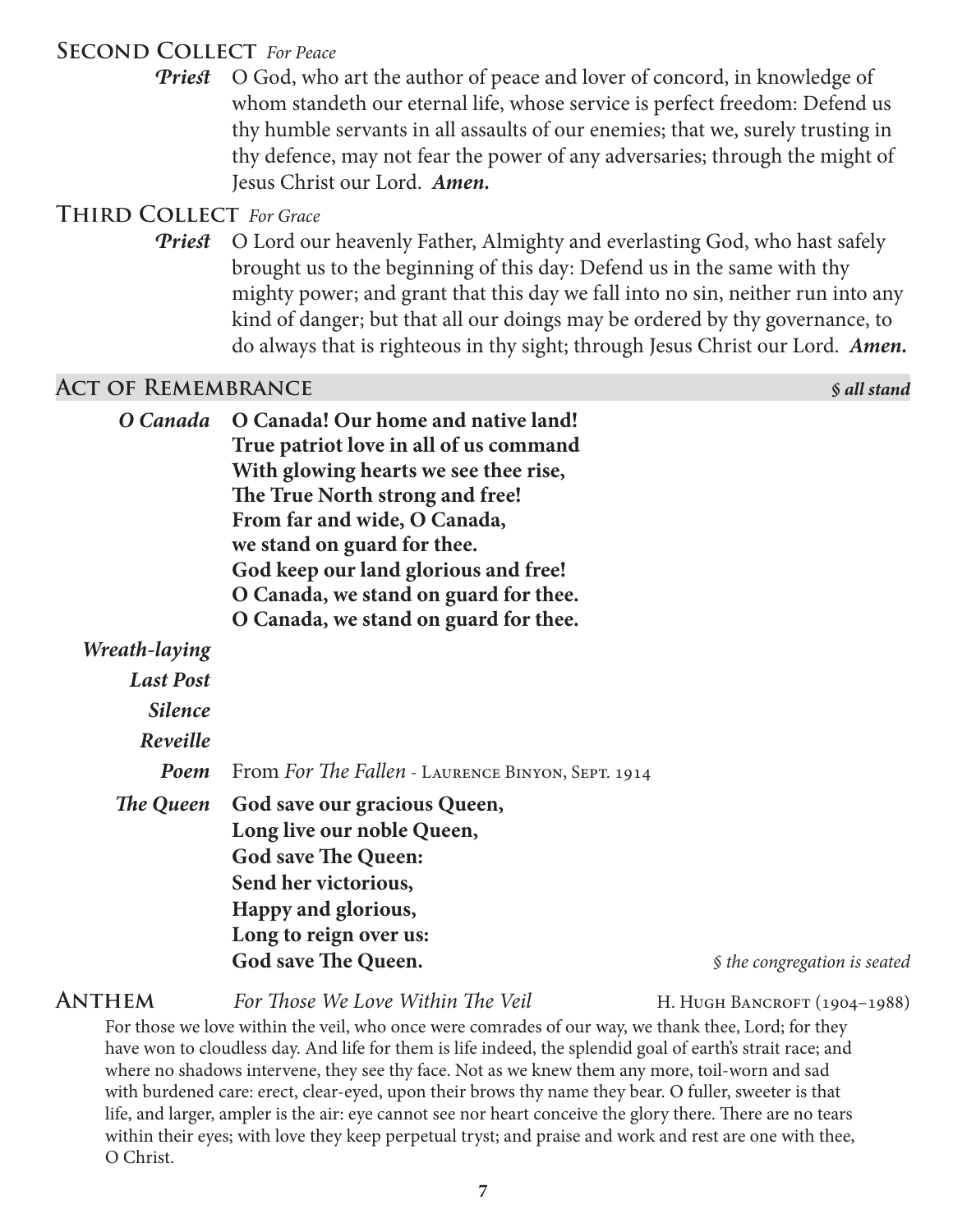**Sermon**

## **OFFERTORY HYMN** 221 *Eternal Father, strong to save* § all stand MELITA

# **Prayer over the Offering**

## *Priest* **Blessed be thou, Lord God of Israel, for ever and ever. All that is in the heaven and in the earth is thine.**

*All* All things come of thee, O Lord, and of thine own have we given thee.

**Prayers** *for those who serve in the Canadian Forces § all kneel*

*Priest* Let us pray. O Lord of hosts, stretch forth, we pray thee, thine almighty arm to strengthen and protect the men and women of The Canadian Forces in every peril of sea, and land, and air; shelter them in the day of battle, and ever keep them safe from all evil; endue them with loyalty and courage; and grant that in all things they may serve as seeing thee who art invisible; through Jesus Christ our Lord. *Amen.*

## *for peace in the world*

*All* **Almighty God, from whom all thoughts of truth and peace proceed: Kindle, we pray thee, in the hearts of all people the true love of peace, and guide with thy pure and peaceable wisdom those who take counsel for the nations of the earth; that in tranquility thy kingdom may go forward, till the earth is filled with the knowledge of thy love; through Jesus Christ our Lord.****Amen.**

## *for the Queen and the Commonwealth*

*Priest* Almighty God, the fountain of all goodness, we humbly beseech thee to bless our Sovereign Lady, Queen Elizabeth, the Parliaments of the Commonwealth, and all who are set in authority under her; that they may order all things in wisdom, righteousness, and peace, to the honour of thy holy Name, and the good of thy Church and people; through Jesus Christ our Lord. *Amen.*

## *for all Conditions of People*

*All* **O God, the Creator and Preserver of all mankind, we humbly beseech thee for all sorts and conditions of people; that thou wouldest be pleased to make thy ways known unto them, thy saving health unto all nations. More especially we pray for the good estate of the Catholic Church; that it may be so guided and governed by thy good Spirit, that all who profess and call themselves Christians may be led into the way of truth, and hold the faith in unity of spirit, in the bond of peace, and in righteousness of life. Finally we commend to thy fatherly goodness all those, who are any ways afflicted or distressed in mind, body, or estate; especially those on our Prayer lists, that it may please thee to comfort and relieve them, according to their several necessities, giving them patience under their sufferings, and a happy issue out of all their afflictions.**

**And this we beg for Jesus Christ his sake.****Amen.**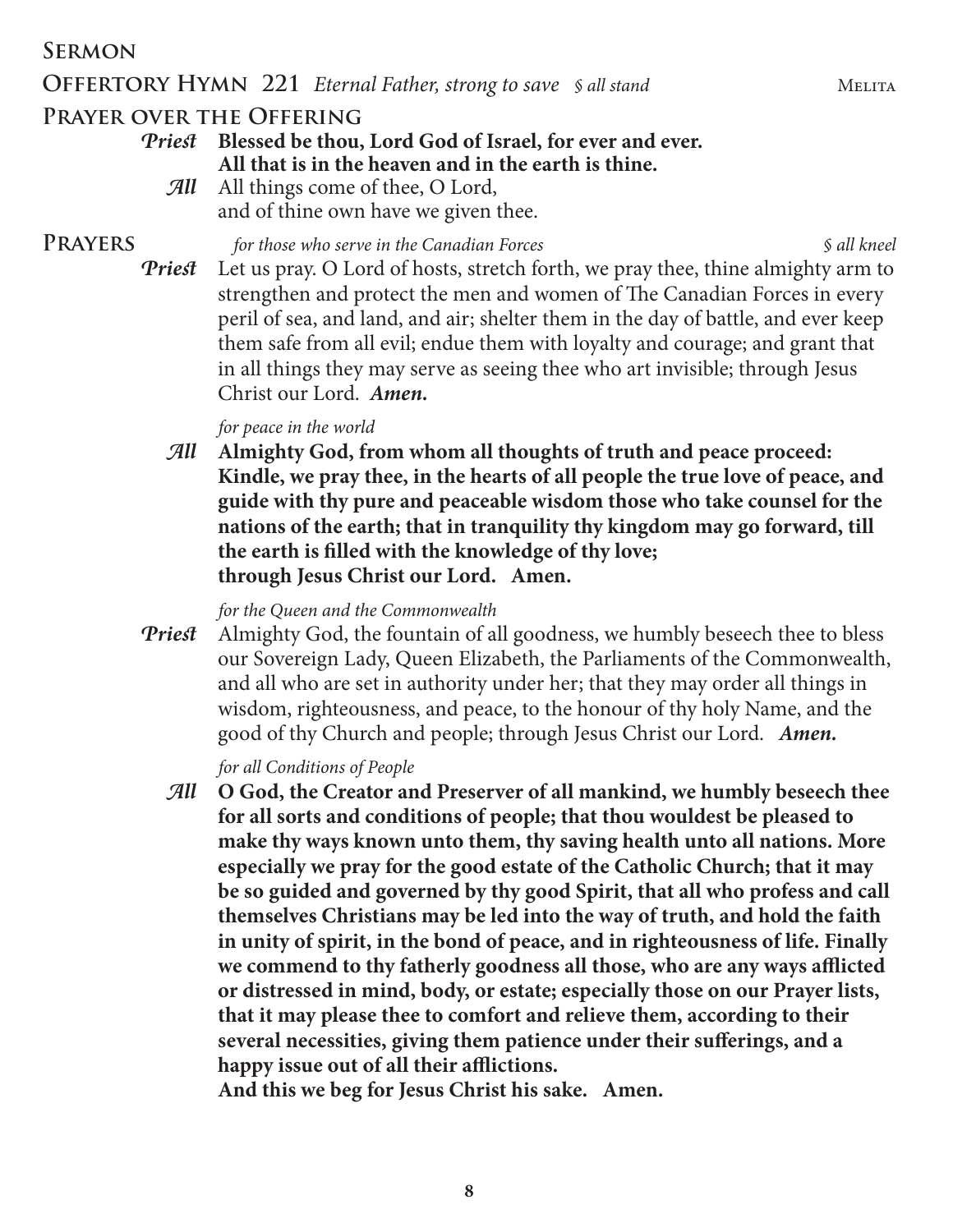#### *a General Thanksgiving*

*All* **Almighty God, Father of all mercies, We thine unworthy servants do give thee most humble and hearty thanks For all thy goodness and loving-kindness To us and to all people; We bless thee for our creation, preservation, and all the blessings of this life; But above all for thine inestimable love In the redemption of the world by our Lord Jesus Christ; For the means of grace, And for the hope of glory. And we beseech thee, give us that due sense of all thy mercies, That our hearts may be unfeignedly thankful, And that we show forth thy praise, Not only with our lips, but in our lives; By giving up ourselves to thy service, And by walking before thee in holiness and righteousness all our days; Through Jesus Christ our Lord, To whom, with thee and the Holy Ghost, be all honour and glory, world without end. Amen.**

### *of St. Chrysostom*

*All* **Almighty God, who hast given us grace at this time with one accord to make our common supplications unto thee; and dost promise that when two or three are gathered together in thy Name thou wilt grant their requests: Fulfill now, O Lord, the desires and petitions of thy servants, as may be most expedient for them; granting us in this world knowledge of thy truth, and in the world to come life everlasting. Amen.**

## **The Grace**

*All* ☩**The grace of our Lord Jesus Christ, and the love of God, and the fellowship of the Holy Ghost, be with us all evermore. Amen.**

## **Blessing**

*Priest* The peace of God, which passeth all understanding, keep your hearts and minds in the knowledge and love of God, and of his Son Jesus Christ our Lord:  $\pm$ And the blessing of God Almighty, the Father, the Son, and the Holy Ghost, be amongst you and remain with you always. *Amen.*

## **Announcements**

|                                | <b>RETIRING HYMN 221</b> For the healing of the nations | <b>WOLVESEY</b>                             |
|--------------------------------|---------------------------------------------------------|---------------------------------------------|
| <b>VOLUNTARY</b> (Mr. Kinnard) |                                                         | Trumpet Minuet - ALFRED HOLLINS (1865-1942) |

Flowers this morning are dedicated to the Glory of God and in loving memory of Donald Fisher (8th Anti-Aircraft Regiment) and F.V. Dennis (Winnipeg Grenadiers), given by Barbara Fisher.

*If you wish to make your Communion, please join us in the Soldiers' Chapel following Matins.*

You are cordially invited to Church House (our parish hall) for refreshments following the service.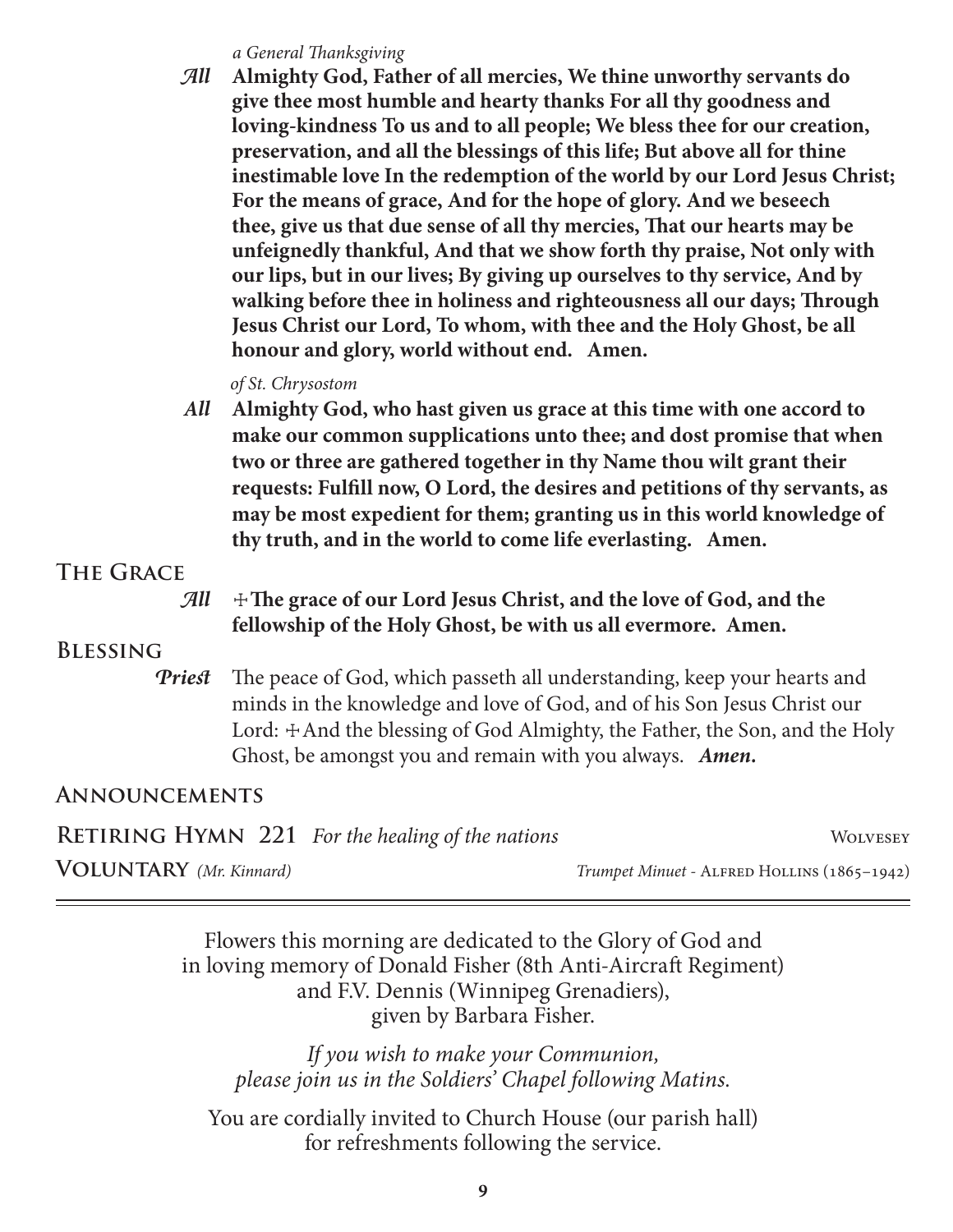# **Assisting -**

*Lectors* Malcolm Tinsley, Sheila Welbergen *Sidespersons* Susan Gandier, Tom Naughten *Acolytes* Arnold Goetz, Michael Croft *Subdeacon* Barbara Calder *Crucifer* Don Seaton *Counters* Susan Tinsley, Malcolm Tinsley *Altar Guild* Sara Sakowski *Children's Program* Kendall Jackson, Monica Majur, Rohan Kiska *Refreshments* Heather and Tom Naughten *(proceeds: Hospitality Drop-in)*

If you would like your birth date or anniversary published in the pew leaflet, please contact the parish office.

> Marlene McCulloch 14 November *Happy Birthday*

**17 November** – *Twenty-third Sunday after Pentecost (Proper 33)* **08:15 -** *Said Eucharist* **• 10:30 -** *Sung Eucharist*

> Isaiah 65.17–25 • Psalm 98 *Cantate Domino* 2 Thessalonians 3.6–13 • St. Luke 21.5–19

# *Please include the following people in your prayers:*

### **Parishioners:**

Betty DeJong, Myrna Martin, Susan Roe-Finlay, Jeff Brown, Bill Brant, Joanne Tapscott, Reinhold Pauls, Carol I., Georgie Snead, Anne Caird, Fr. Tom, Pat P., Orest Rosolowich, Harold Christie, Carol Perch, John Judge, Cecile Chiddenton, Shirley and Neil Almdal, the Morris family, Ted R., Ruth Calvert, Dorothy and John Funnell, Ann Croft, Marjorie Sizeland.

### **Friends and Family:**

Alain Carlson, John McCorquodale, Mike Kondracki, Kathleen Savoy, Rhonda, Beverlee, Sandra, Louise, Samuel, Isabella, Norma, Jim Pierce, Ron Miller, Katherine Filz, Fadi Hammash, David Martin, Rev. Bob Brownlie, Rev. Canon John Ezeobi, Donna Reid, Jenny Miller, Marilyn Pearson, Jocelyn, Jay Sr., Jay Jr. Nowatzki, Alan Holmes, Greg and Tobie Dunn, Jeff, Colette, Renee Dunn, Joan, George Peterson, Brenda Calder, Daphne W., Emily H., Susan R., Robert Paulus, Anita Klaric, Butch Blowers, Lar, Marcus, Edgar Dirk, Walter Mildren, Ed Miller, George Nelson, Everett Lampman.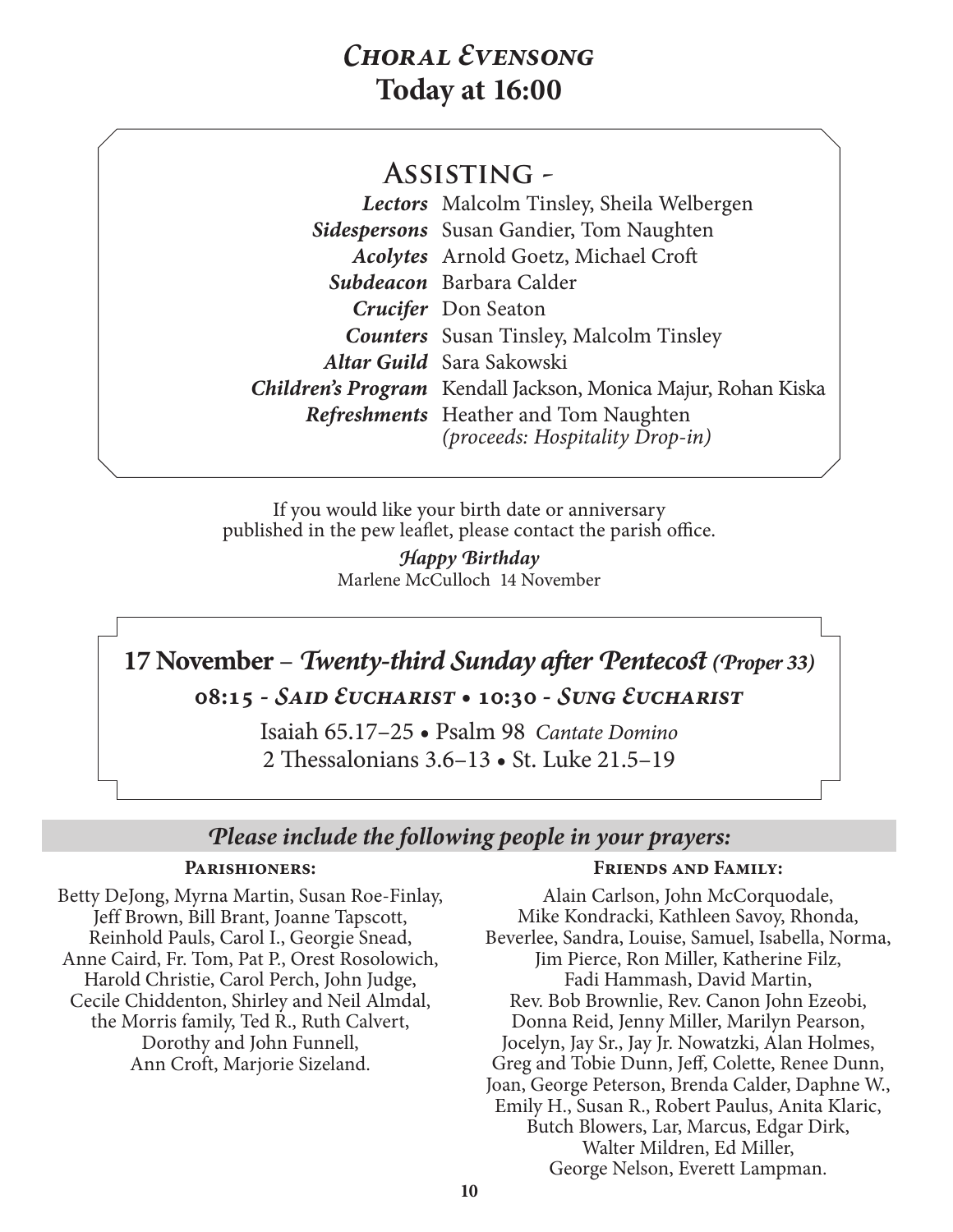# *Bible Study*

**Tuesdays,** 10:00 in the boardroom. *Integrating the theological and the devotional.* Eight weeks of navigating and understanding the Book of Jeremiah and selected psalms.

# *Hospitality Drop In*

*Volunteers* are really needed for this parish outreach ministry. Give one to two hours of your time, either weekly, or a couple of times a month to help serve food and hand out toiletries on Tuesday mornings from 07:00 to 09:00. It is a rewarding and heart-warming opportunity to work with and become friends with our guests. Please contact Barbara Calder.

# *Columbarium*

Some parishioners do not know how to access information pertaining the niches they have purchased. Any questions about this may be directed to the parish office.

# *Canadian Church Calendars*

2020 calendars are now available for \$10.00 each. *08:15 folk:* contact Roberta Bishop *10:15 folk:* contact Anne Rennie or contact the parish office.

## *Quiche Luncheon* **Sunday 17 November**

Delicious Dishes will host a quiche luncheon. On the menu will be *ham and cheese*, or *roasted cauliflower with goat cheese and thyme*. Salad, bread, dessert, with tea or coffee. Cost: \$10.00 per person. Gluten-free quiche will be available. Assorted frozen 9" plate quiche will be on sale for preorders, email: bertbrant@gmail.com. Proceeds from the luncheon will go towards the kitchen renovations. *Be sure to mark your calendars and join us!*

# *Advent Event Fund-raiser*

**Sunday 1 December** -save the date! After the 10:30 eucharist, please join us in the parish hall for an Advent Event, the proceeds going to St. Luke's Fall Appeal. There will be plenty of activities for the whole family: a light soup lunch; you'll have a chance to make Advent candles; make an evergreen bough decoration for your front door; crafts for the kids; shop for some 'new' decorations at our gently-used Christmas decorations/CDs table (donations of items to sell are welcome); sing a few of your favourite Christmas carols.

# *The Winged Ox*

The deadline for submissions to the Advent/Christmas edition is **Sunday 24 November.**

Please email the Editor: <stwelbergen@shaw.ca>

# *Forthcoming service to note -*

**Sunday 22 December -** *Fourth Sunday of Advent* **16:00 -** *Festival of Nine Lessons and Carols*

*This parish has been blessed by your presence today.*